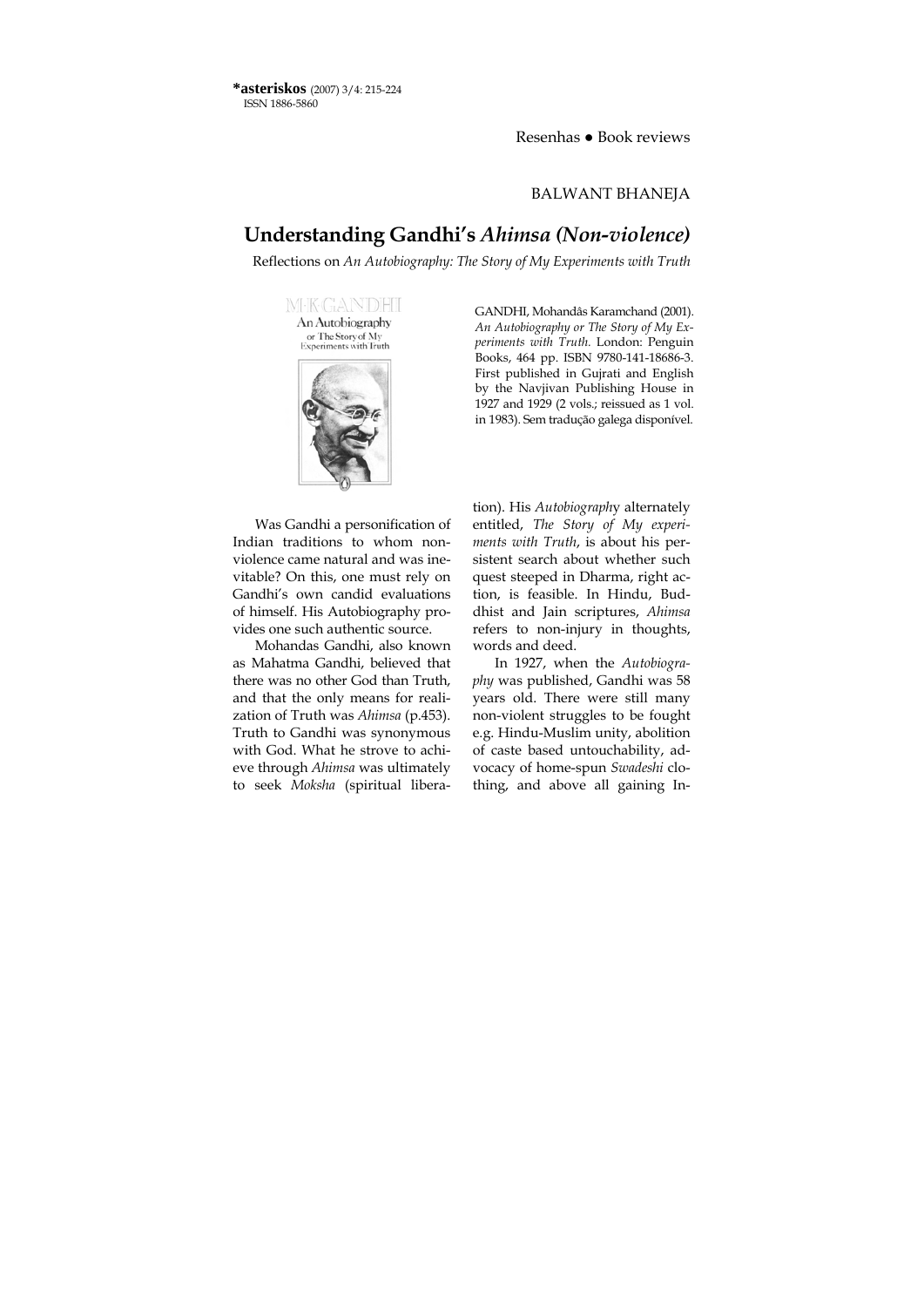dia's independence from the British rule. His *Autobiography* provides insights into shaping of his core beliefs on which his non-violent instrument of political action, *Satyagraha*, the Truth-force, was later founded. On his concept of *Ahimsa,* Gandhi writes:

*Ahimsa* is a comprehensive principle. We are helpless mortals caught in the flagration of *himsa*. The saying that life lives on life has a deep meaning in it. Man cannot for a moment live without consciously or unconsciously committing outward *himsa*. The very fact of his living -eating, drinking and moving about- necessarily involves some *himsa*, destruction of life, be it ever so minute. A votary of *ahimsa* therefore remains true to his faith if the spring of all his actions is compassion, if he shuns to the best of his ability the destruction of the tiniest creature, tries to save it, and thus incessantly strives to be free from the deadly coil of *himsa*." (p.319) Such an individual will then constantly grow in self-restraint and love for others.

#### *Aparigraha and Samabhava*

To understand *Ahimsa*, Gandhi relies on the teachings of the Hindu epic, the *Bhagavad Gita*, his "infallible guide of conduct", especially its two principles of *Aparigraha* (nonpossession) and *Samabhava* (equability). (pp.244-246).

Words like *aparigraha* (non-possession) and *sambhava* (equability) gripped me. How to cultivate and preserve that equability was the question. How was one to treat alike insulting, insolent and corrupt officials, co-workers of yesterday raising meaningless opposition, and men who have always been good to one? How was the one to divest oneself of all possessions? Was not the body itself possession enough? Were not wife and children possessions? Was I to destroy all the cupboards of books I had...

Raising such honest doubts, he asks: "Was I to give up all I had and follow Him? Straight came the answer: I could not follow Him unless I gave up all I had."

Drawing upon his familiarity as a barrister with the maxims of equity in English jurisprudence, Gandhi's interpretation of *aparigraha* is that of a "trustee" in the service of the poor and the disadvantaged:

I understood the *Gita* teaching of nonpossession to mean that those who desired salvation should act like the trustee who, though having control over great possessions, regards not an iota of them as his own. It became clear to me as daylight that nonpossession and equability presupposed a change of heart, a change of attitude (p.245).

It is this 'change of heart' aspect of Ahimsa is central to Gandhi. How to bring in such a change within oneself?

Renouncing his material possessions, Gandhi takes a number of steps. To begin with, he lets his life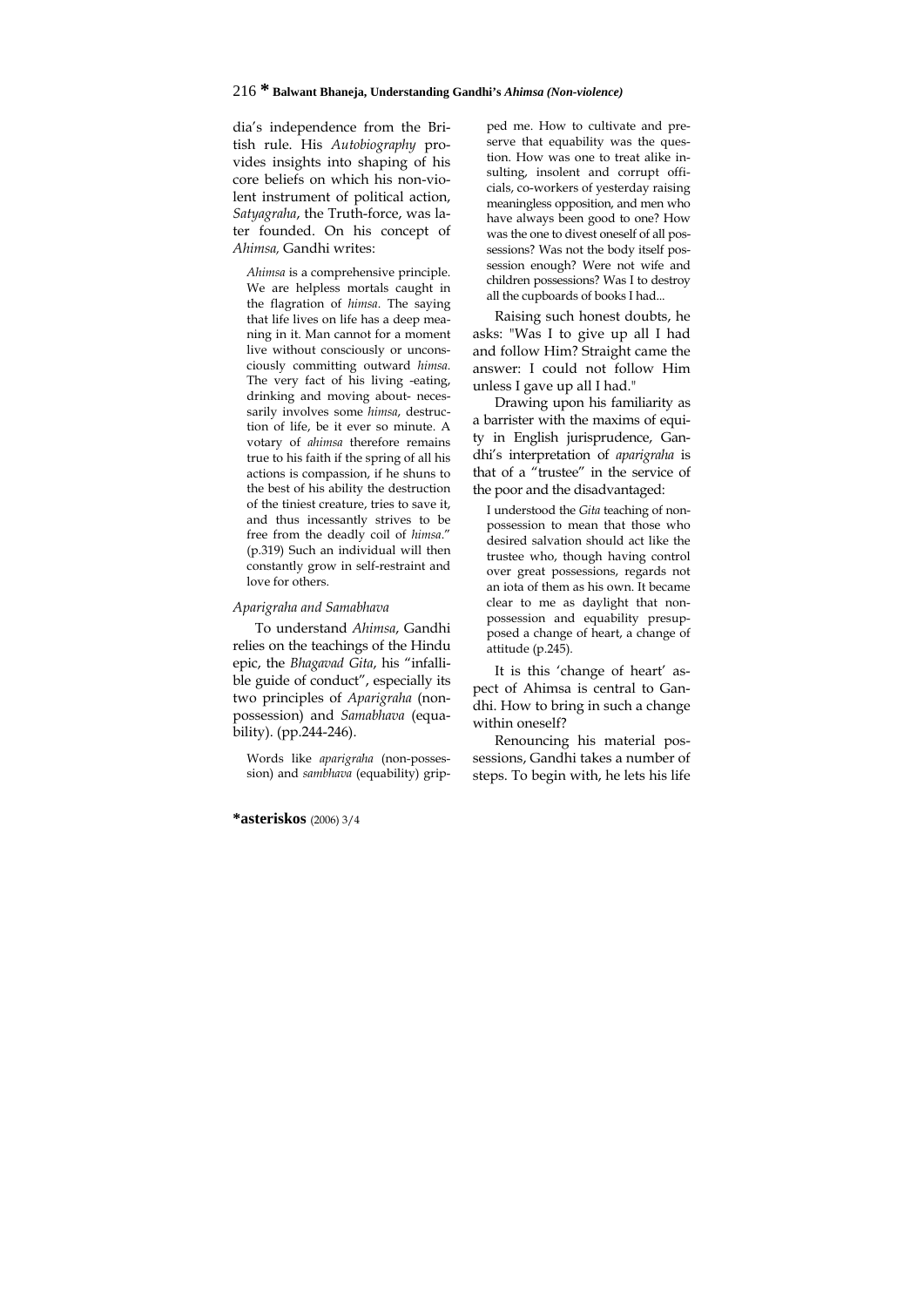insurance policy lapse. With regards to his wife and children, he is convinced that God who created them and him, would take care of them (p.245). Next, he sends his life's savings to his elder brother who had brought him up as a son, informing that henceforth he should not expect anything from him, as all his future savings would be utilized for the benefit of the larger community, who he now regarded as his family. He finds it a terrible responsibility to be a parent, and subjects love for his children also to the test of these two principles.

It is never children's fault. 'Who can say thus far, no further, to the tide of his own nature?' Who can raise the impressions with which he is born? It is idle to expect one's children and wards necessarily to follow the same course of evolution as oneself (p.246).

#### *Purity of Heart*

To Gandhi, "change of heart", a life long goal, is of utmost importance. It can be achieved through subduing senses and carrying out selfless service. "To attain perfect purity one has to become absolutely passion-free in thought, speech, and deed; to rise above the opposing currents of love and hatred, attachment and repulsion" (p.453). Without self-purification, he feels that observance of *Ahimsa* will be an empty dream. Purification of mind can lead to the purification of one's surroundings, and eventually extend its impact to broader society.

At the same time, Gandhi is realistic to concede that the path of selfpurification is not an easy one. He admits: "I know that I have not in me as yet that triple purity, in spite of constant ceaseless striving for it. That is why the world's praise fails to move me, indeed it very often stings me. To conquer the subtle passions seems to me to be harder far than the physical conquest of the world by the force of arms" (p.453). Ultimately, *Ahimsa* is the farthest limit of humility for which a man of his own free has to put himself last among his fellow creatures (p.454).

#### *Hate the Sin, not the Sinner*

For practicing *Ahimsa*, Gandhi provides another helpful suggestion, distinguish between the actor and his actions. Hate the sin and not the sinner. Gandhi finds that one's inability to make such distinction "leads to the poison of hatred spread in the world" (p.254). He knows it is a precept easy to understand, but difficult to practice. In Gandhi's words:

Man and his deed are two distinct things. Whereas a good deed should call forth approbation and a wicked deed disapprobation, the doer of the deed, whether good or wicked, always deserves respect or pity as the case may be " (p.254).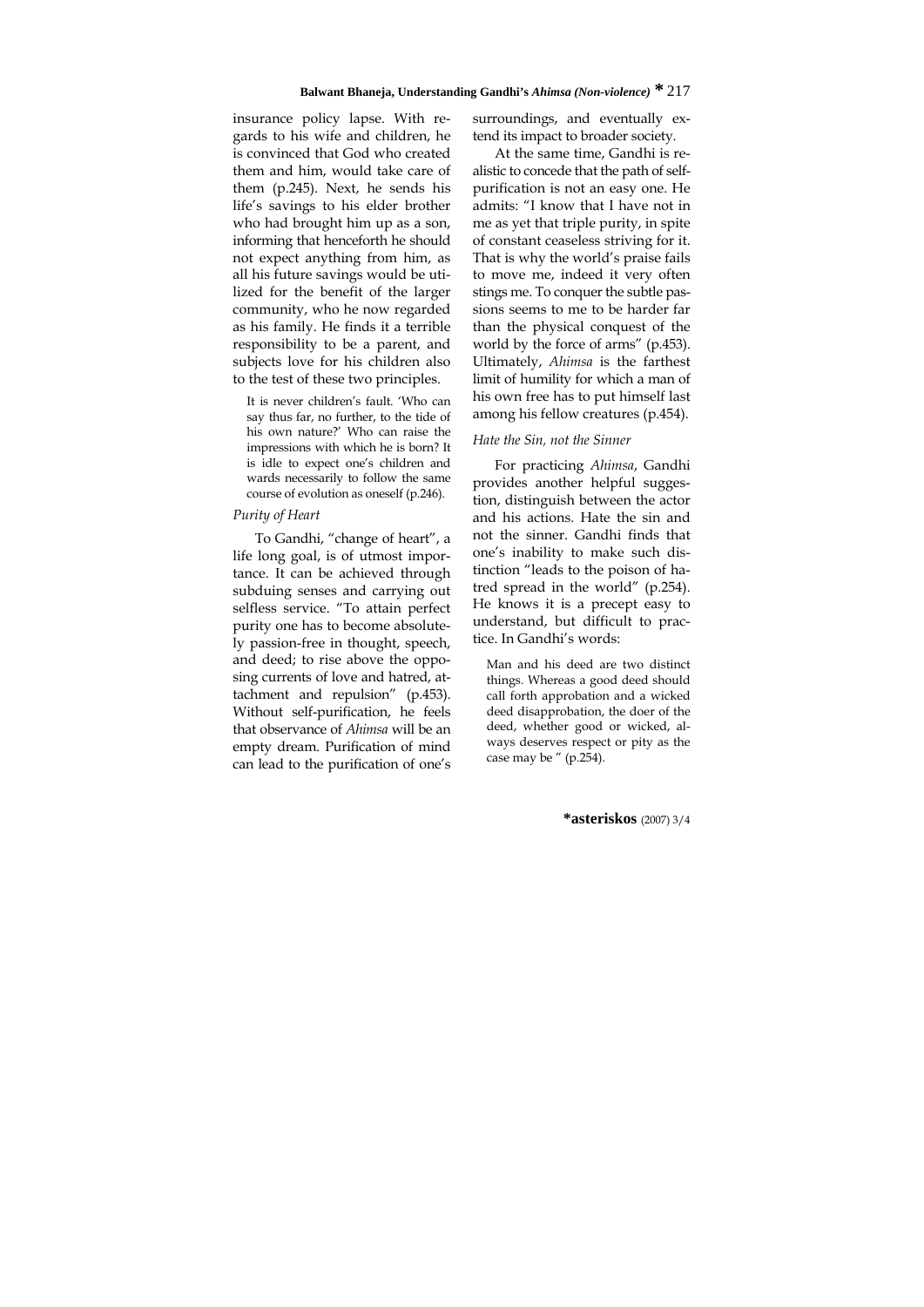## 218 **\* Balwant Bhaneja, Understanding Gandhi's** *Ahimsa (Non-violence)*

The last part of his statement appealing for respect and empathy for the doer of the deed, whether good, bad, or ugly underlines his compassion which is in many ways similar to the antidote of 'loving kindness' as applied for subduing personal hatred in Buddhism. He takes on the challenge of equability in reaching out to his opponents in India and South Africa.

Gandhi elaborates: "The *ahimsa* is the basis of the search for truth. I am realizing every day that the search is in vain unless it is founded on *ahimsa* as the basis. It is quite proper to resist and attack a system, but to resist and attack its author tantamount to resisting and attacking one self. For we are all tarred with the same brush, and are children of the Creator, and as such the divine powers within us are infinite. To slight a single human being is to slight those divine powers, and thus to harm not only that being but with him the whole world" (p. 254).

### *The Truth Principle*

Gandhi throughout his life remained a seeker of Truth. Since his childhood, he had a strong conviction that morality is the basis of things, and that truth is the substance of all morality. For him, truth is the sovereign principle for executing his morality. His definition of truth keeps on expanding, bringing in numerous other principles within its fold.

This truth is not only truthfulness in word, but truthfulness in thought also, and not only relative truth in our conception, but the Absolute Truth, the Eternal Principle, that is God. There are innumerable definitions of God, because His manifestations are innumerable. They overwhelm me with wonder and awe and for a moment stun me. But I worship God as Truth only I have not found Him, but I am seeking after Him… But as long as I have not realized this Absolute Truth, so long must I hold by the relative truth as I have conceived it. That relative truth must, meanwhile, be my beacon, my shield and buckler (p.15).

Gandhi's Truth is the search for Universal Absolute. Such definition of God has in it a belief about spiritual unity that Divine permeates everything in this universe. God's names and forms may vary, but same divinity is in all. The oneness towards all creeds in all lands comes natural to Gandhi. His spiritual quest for the Universal Absolute in this sense comes close to the Vedantic notion of *Brahman* which points that everything in the universe originates from *Brahman* (Absolute), exists in *Brahman* and unfolds through it, and ultimately dissolves in *Brahman*.

#### *Books and Mentors*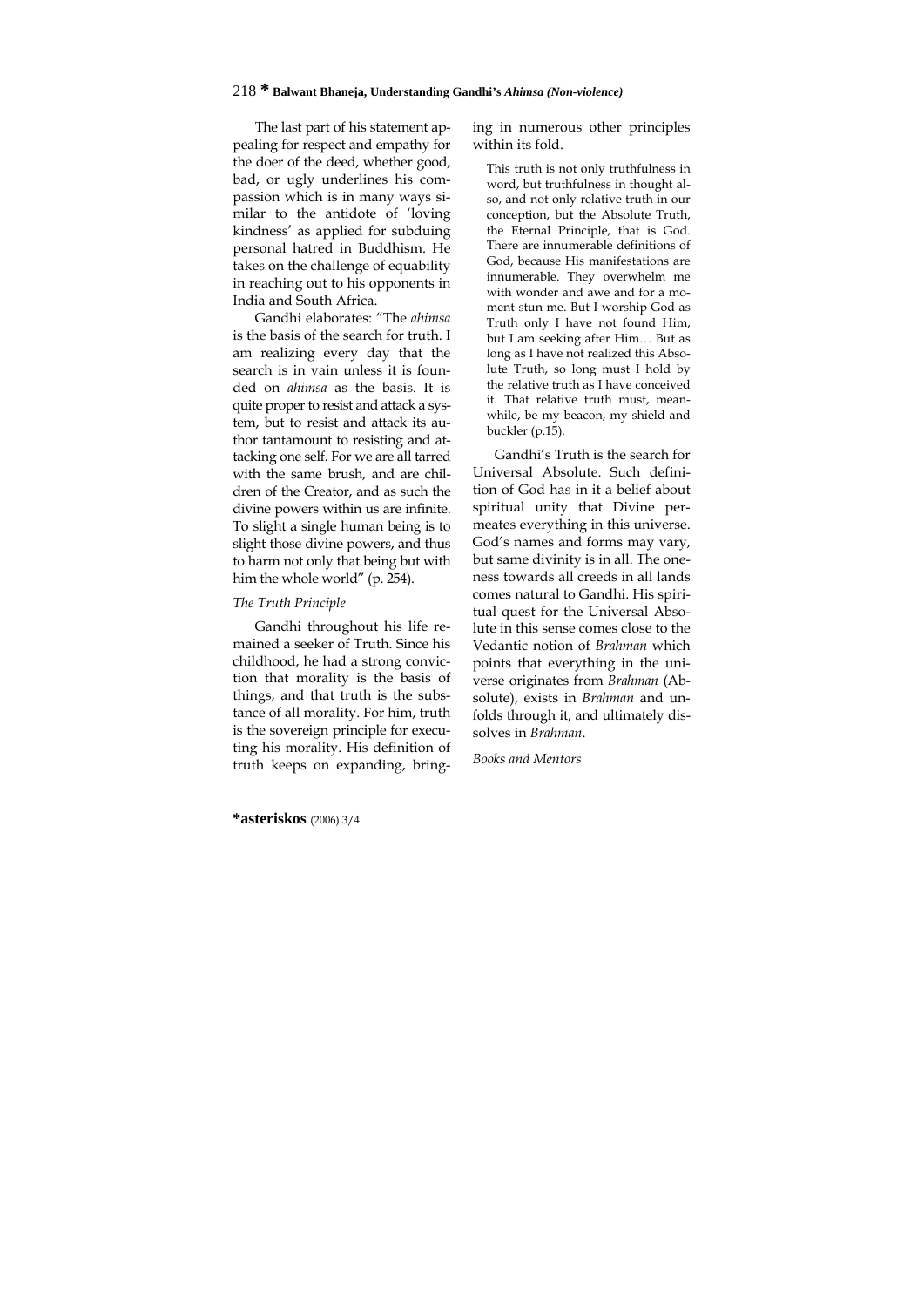In addition to the *Bhagavad Gita*, Gandhi mentions a long list of books and mentors in his *Autobiography*, starting with Leo Tolstoy by his book, *The Kingdom of God is Within You*; and John Ruskin by his *Unto This Last*, and Edwin Arnold's *Light of Asia*. There are common strands running through these works of an alternative vision of a society, grounded in compassion and nonkilling, challenging the prevalent institutions in their respective societies of slavery, serfdom, colonization and industrialism. Gandhi's two ashrams in South Africa -Phoenix (1904) and Tolstoy Farm (1910) were inspired from these works.

Tolstoy's *Kingdom of God is Within You*, makes an abiding impression on him. He is moved by Tolstoy's description of the Sermon on the Mount. Mathew's gospel is all about a spiritual quest, a divine search in which the seeker dispossesses himself of all of his worldly possessions in order to gain that one pearl of great value, God.

The notion of trusteeship is seeded into Gandhi's mind from Ruskin. The latter's strong revulsion against human exploitation caused by industrialism, brings about in him, an "instantaneous and practical transformation" (p.274). He is so impressed with Ruskin's book that he translates it later into his mother tongue Gujarati, entitling it *Sarvodaya* (the welfare for

all). Sarvodaya will eventually form the basis of Gandhi's vision of his alternative nonkilling society, and will serve as a catalyst for his decision to enter into active politics.

Gandhi is captivated by Ruskin's ethics of dignity of labour and the necessity of bread labour (p.274- 275). He summarizes the teachings of *Unto This Last* as follows:

1. That the good of the individual is contained in the good of all.

2. That a lawyer's work has the same value as the barber's; in as much as all the same right of earning their livelihood from their work. 3. That a life of labour, i.e. the life of the tiller of soil and handicraftsman,

is the life worth living (pp. 274-75).

Gandhi felt that first of these conclusions he knew. The second he had dimly realized. The third had never occurred to him. The book made it clear to him that the second and the third were contained in the first -that the good of the individual is contained in the good of all.

Gandhi has many other mentors. On spirituality, Raichand Jain whose advice on *Bhagavad Gita* and *Vaishnavism* he frequently sought. On secular matters, he thought highly of the late 19th century Indian nationalist leaders like Lokmanya Gangadhar Tilak, Sir Pherozshah, Dadabhai Naraoji, and Gopal Krishin Gokhale. He met them on return visits from South Africa.

*Ahimsa and Political Action*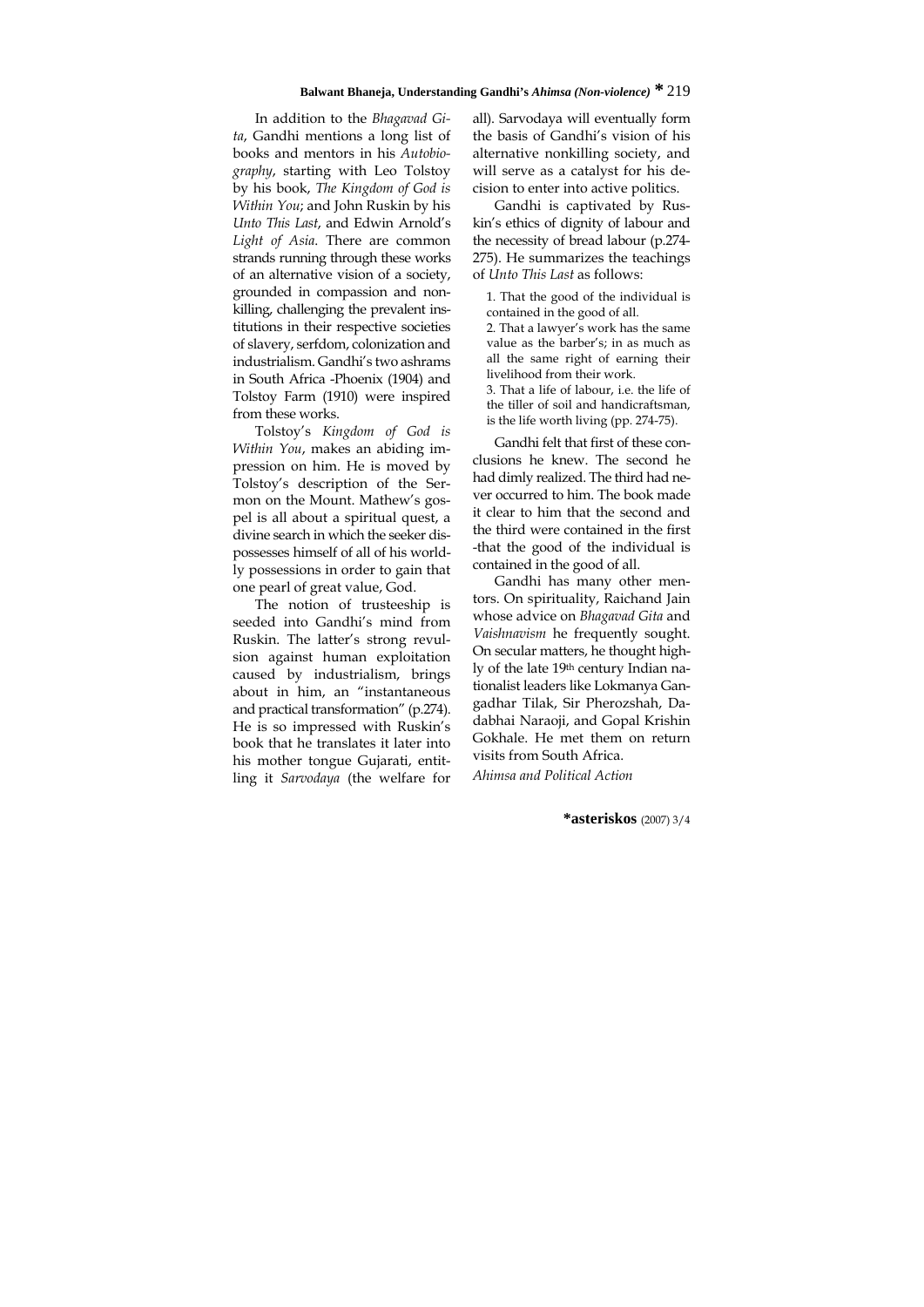## 220 **\* Balwant Bhaneja, Understanding Gandhi's** *Ahimsa (Non-violence)*

Gratitude and non-hatred for his opponents are two hallmarks of Gandhi's *Ahimsa*. He is unable to hate anyone, even his ultimate adversary, the British Empire. He is a strong champion of its judiciary and other institutions. To show his goodwill to the Empire, he goes as far as to involve himself in the recruitment campaigns for the British during the First War. This brings him criticism from others. He persists as he had done the same in South Africa during the Boer War thereby gaining respect of ruling leadership for the social and political reforms for Indian working class émigrés. It is in the ambulance corps he finds a niche where he and his fellow workers could volunteer in the war effort.

The desire for service arises in Gandhi from a deep sense of public duty and a belief that one must be loyal to the State one lives in. Eventually, this notion of loyalty and self-discipline becomes a focal point of training volunteers for his civil disobedience movement of *Satyagraha* (Truth Force). To be considered eligible for his call of civil disobedience, his peace volunteers must render "a willing and respectful obedience" to the State laws**.** Gandhi clarifies that this is not just an ordinary compliance to a law, but "the willing and spontaneous obedience" required of a true *Satyagrahi*.

For *Satyagraha* action Gandhi carefully chooses his causes, initiated often in places by him where the flagrant abuse and exploitation is obvious and known. In addition to truthful moral ground for protest, like a diligent lawyer he goes a step further in examining and analyzing the situation from both the sides. And when convinced that morally the political action is justifiable, he approaches his adversary on the imminent need for change. Only failing those approaches, he takes the recourse of *Satyagraha*.

#### Satyagraha*: The Truth Force*

Insisting a high moral character, Gandhi demands of his coworkers that they be civil, non-conspiring, and under no circumstance counter violence with violence. He believes if the cause being fought is just and truthful, the method of truth-force would bring in a change of heart in his opponents. In this, his open and non-secretive deliberations are always aimed at engaging his adversary in a dialogue.

Forgiveness is an essential component of Gandhi's Truth Force. Without much philosophizing, Gandhi writes about a simple act of sublime forgiveness he learnt from his father. As a lad of fifteen, his innocent confession, written as a letter apologizing for his pilfering money from his ailing father's walet, brings tears to the father's eyes.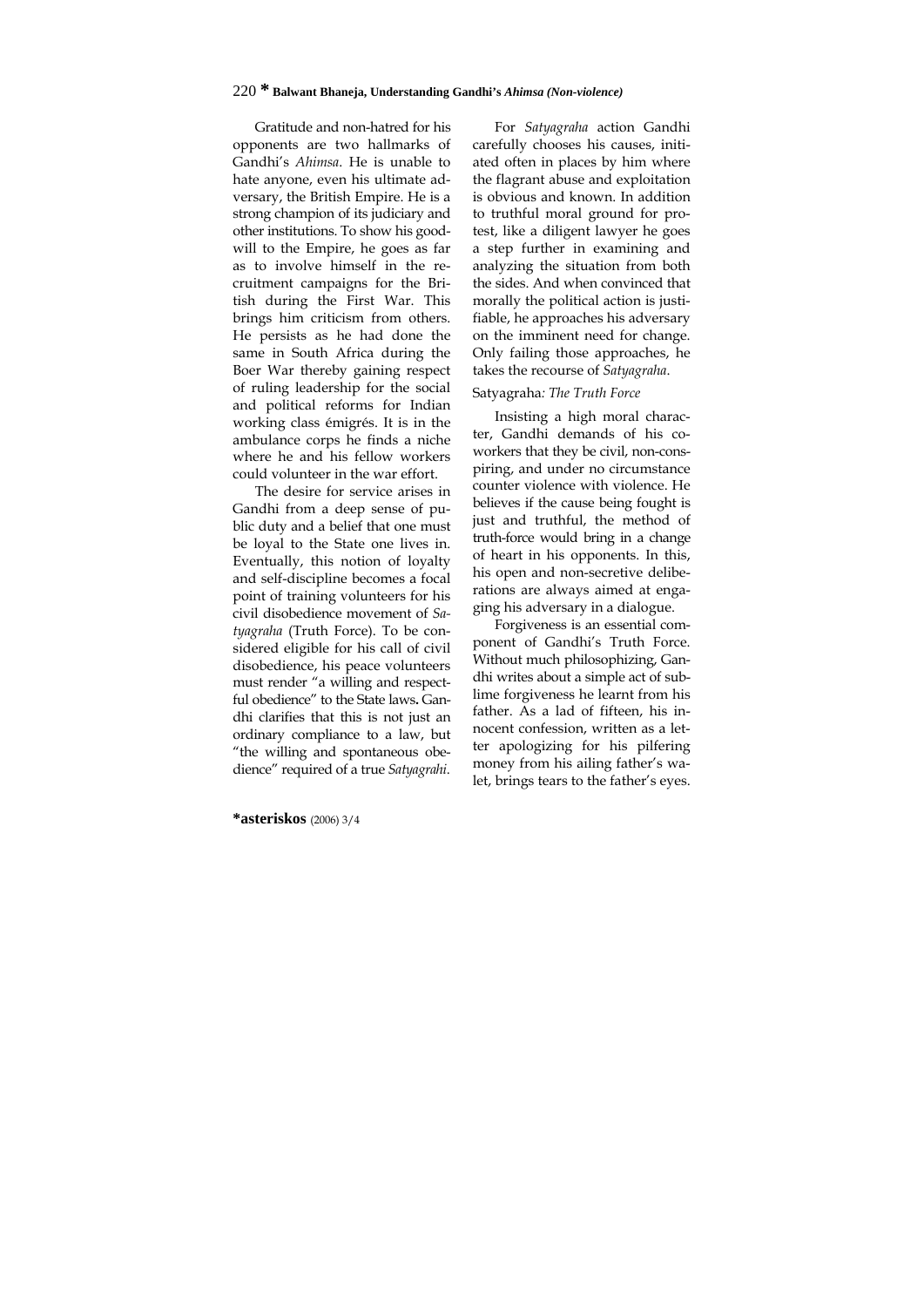Both father and son are unable to resist crying at the young Gandhi's act of repentance.

Gandhi writes: "A clean confession combined with a promise never to commit the sin again, when offered before one who has the right to receive it, is the purest type of repentance. When such *Ahimsa* becomes self-embracing, it transforms everything it touches. There is no limit to its power" (p.41). This father-son episode to him is more than just an expression of a father's love, for him it is pure *Ahimsa.*

The gap between ideals and practice of *Ahimsa* at political level came as shock to him when during the civil disobedience movement in the Kheda District in Gujarat, he noticed the lacking discipline among his volunteers. Before any massive deployment of nonviolent civil disobedience workers in a political action, he feels that it would be imperative "to create a band of welltried, pure hearted volunteers who thoroughly understood the strict conditions of *Satyagraha*" (p.423).

He is disappointed at his coworker's shallow understanding of *Satyagraha* (Truth Force), and accepts that a long-term serious effort will be necessary to develop a large trained cadre of civil disobedience workers, his *Shanti Sainiks*, the members of his nonviolent peace brigade. A *Satyagrahi* devoid of hatred for his opponent can compel the later in the spirit of love and personal suffering, gaining thereby a higher moral ground over the opponent psychologically. A scrupulous and conscientious observance of this rule is essential for those wanting to join the ranks of *Satyagrahis.*

Whether in private or in public, Gandhi holds that one should consider always the faults of others, however big, to be insignificant and negligible; while one's own, however insignificant and small, to be big and feel repentant. It is then one is able to arrive at the relative estimate of the two. It is only when one sees one's own mistakes in this light, there are possibilities of one's genuine transformation. Once Gandhi realizes that he has made a mistake, he does not rest till he has confessed to it, even though such confession may bring upon him a lot of ridicule and embarrassment. He has a full section in his *Autobiography* on the subject of failure in Kheda campaign under the title "A Himalayan Miscalculation" (pp.423-424).

#### *Ahimsa and Gandhi*

One of the original contributions of Gandhi is to bring together the non-violence tenets in Buddhism and Jainism with Truth, the *Advaitic* non-dualist notion of oneness of reality as in the Upanishads. For Gandhi, God and Truth are interchangeable terms. God is Truth, but Truth is God too. Truth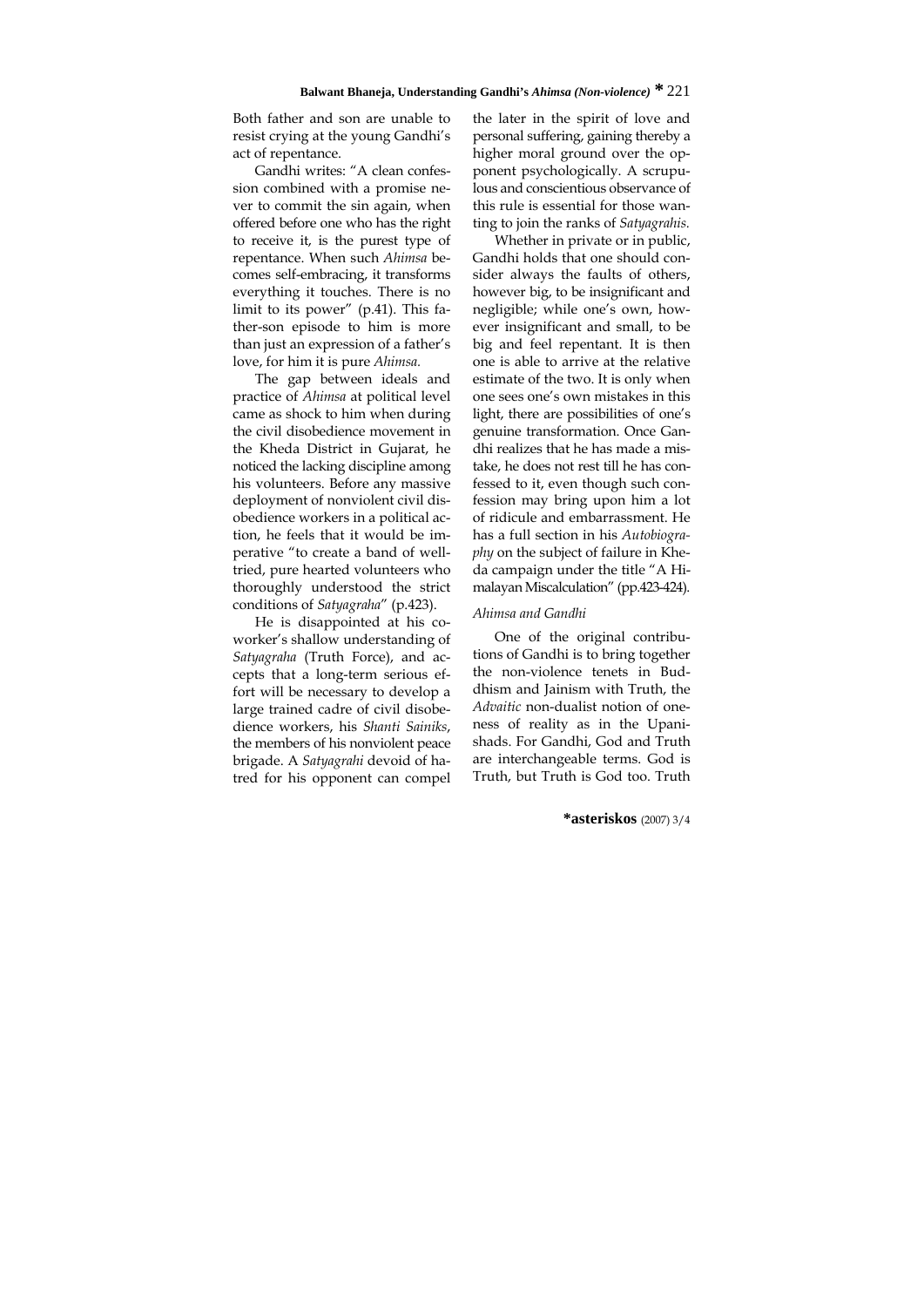is not something that can be realized by mere meditation and reading books, for Gandhi it is experiential, requiring a heart-felt practice of *Ahimsa* in thought, words, and deed. Ultimately, end and means to him must merge into one.

While doing this, Gandhi places himself without fear amidst the weak and the poor and stands with them like one of their own as their companion in suffering. Spirit of sacrifice to him is supreme as it originates from pure heart and conscience. Hence, work done in that spirit Gandhi finds in accordance with his *Atma Dharma,* a call of conscience, as described in the *Bhagavad Gita.* It comes very close to Gandhi's Truth Force.

Key ingredients of Gandhi's *Ahimsa* can be summarized as: a belief in unity of life and brotherhood of Man; non-injury in thought, word, and deed; sense of sacrifice based on the values of equability and detachment; trusteeship in public service; love of one's opponent; compassion and forgiveness, voluntary respect for State laws; and penchant for openness and dialogue.

For Gandhi, *Ahimsa* is a work in progress. It is a fundamental tool for one's continual search of Truth that can bring change at individual and societal levels. Gandhi is able to use it effectively for societal reforms in South Africa and India,

and later as an instrument for political change, the Independence movement in colonial India. He uses it with great conviction and thought against a democratic institutional framework prided by the British. He has a strong belief that there are unending nonkilling solutions to resolve problems whether these be social or political.

Beauty of Gandhi is that he practices what he preaches. A few months before his assassination in 1947, Gandhi remarked that his life has been his message. In his *Autobiography*, he reveals himself with all his warts in hope that his "experiments with Truth" will encourage others in actualization of their self. He lives by his example practicing non-attachment and equability with compassion and humility, and encourages others to do so. He shows that the precept of *Ahimsa* is not only for the extraordinary, but everyone.

*Ahimsa* to Gandhi is not a refuge for cowardice. He has no place for cowards in his Truth Force. To him, *Ahimsa* is in fact the only way to merge into the Absolute, without fear uttering God's name unto one's last breath. It's a perfect *Mokhsa* that every Hindu aspires towards as part of his faith, but only a few are able to accomplish that. Gandhi's last words on being hit by the three bullets of his assas-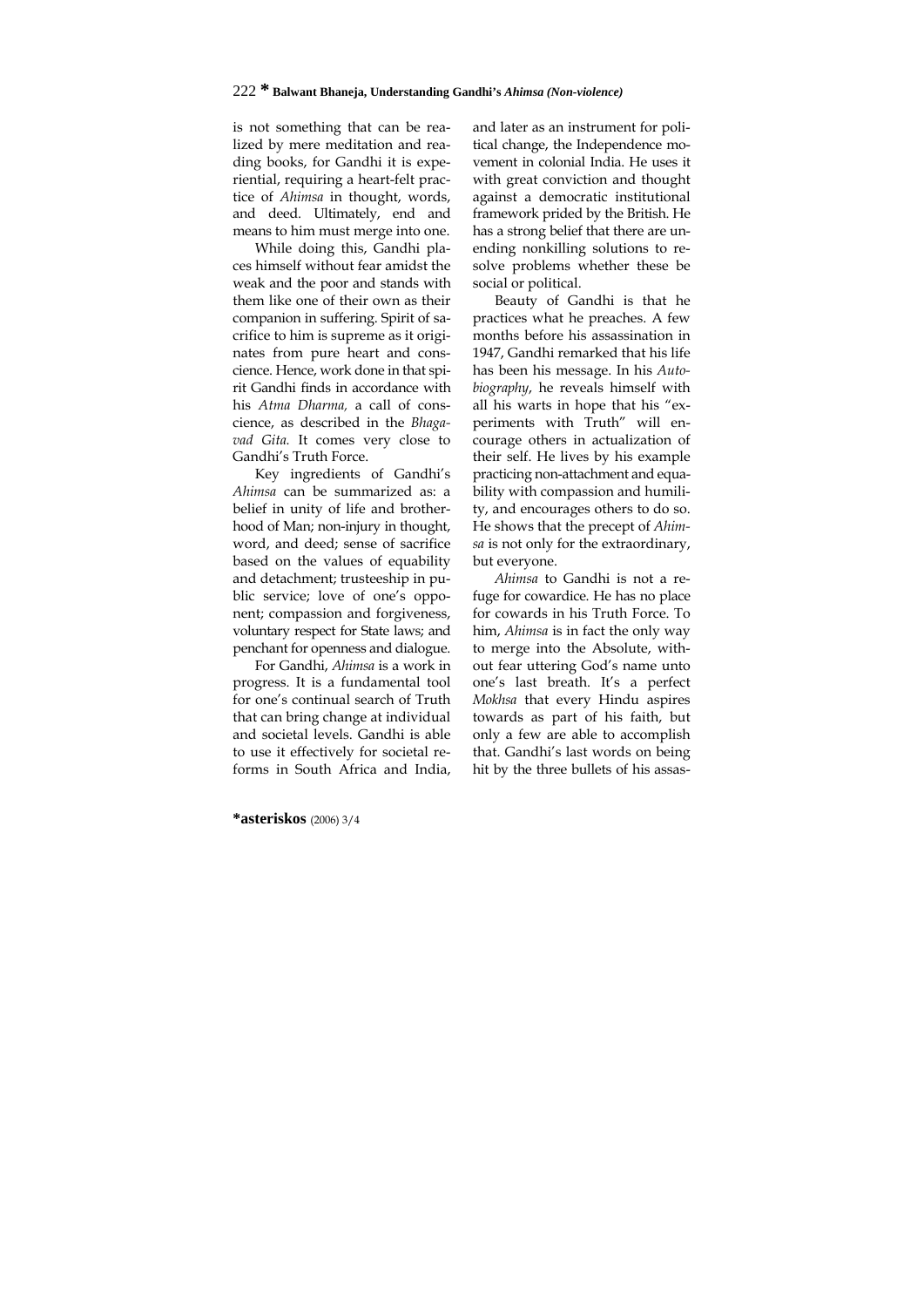### **Balwant Bhaneja, Understanding Gandhi's** *Ahimsa (Non-violence)* **\*** 223

sin were: "*Hey Ram*". O God! it tantamount to forgiveness of his killer.

Gandhi's life shows that practicing nonviolence requires an earnest desire to adhere to such other human values as truth, righteousness, justice, love, and peace. His life confirms that faith based nonviolent approach can bring in genuine personal and political transformation and strengthen one's confidence in Self to reach out to others as equals without proselytizing and coercion. These Gandhian characteristics have been now widely tested over a century, and continue to inspire others interested in a nonviolent social and political action across the globe.

Gandhi's life also raises the question of how much value the contributions of profoundly inspired persons should, either secular or spiritual, be factored into in the training and development of *Ahimsa* practitioners? Gandhi's life in particular points in that direction, that is, in order to employ nonviolent methods such a person must have the highest moral order so as to embody non-violence within. He has to be morally credible to such a degree that his presence itself should become conducive to transform a climate of violence into that where his presence may generate respect and tolerance among disputing parties, which may subsequently lead to reconciliation and amity.

Though Gandhi saw himself as a devout Hindu, his concept of Hinduism varied from the orthodoxy of the prevalent times. He was not afraid to admit or challenge its shortcomings, giving these orthodoxies a vital reinterpretation. He looked within his faith the values that connected with Hindus, Hindus with other Hindus and peoples of other faiths. He followed the religious precepts and interpretations that united cultures and people instead of dividing them.

In attempt to highlight Gandhi's unique contribution in discovering "nonviolent political action", Gandhi's persistent spiritual quest has been played down by his greatest western admirers, treating spirituality and character development as secondary and politically inconsequential1. The *Bhagavad Gita*  that Gandhi revered is not just a story of physical warfare and justification of fighting, but it is about spiritual struggle between those engaged in Dharma (right action) and Adharma (not right action). It is a dialogue of learning between a

1 Political scientist Gene Sharp's classic works, *The Politics of Nonviolent Action* and *Gandhi as a Political Strategist* based on the analysis of Gandhi's life and teachings not only refute the popular assumption that power is derived from violence and can be controlled by greater violence, but these also describe the methods and dynamics of nonviolent action.

1